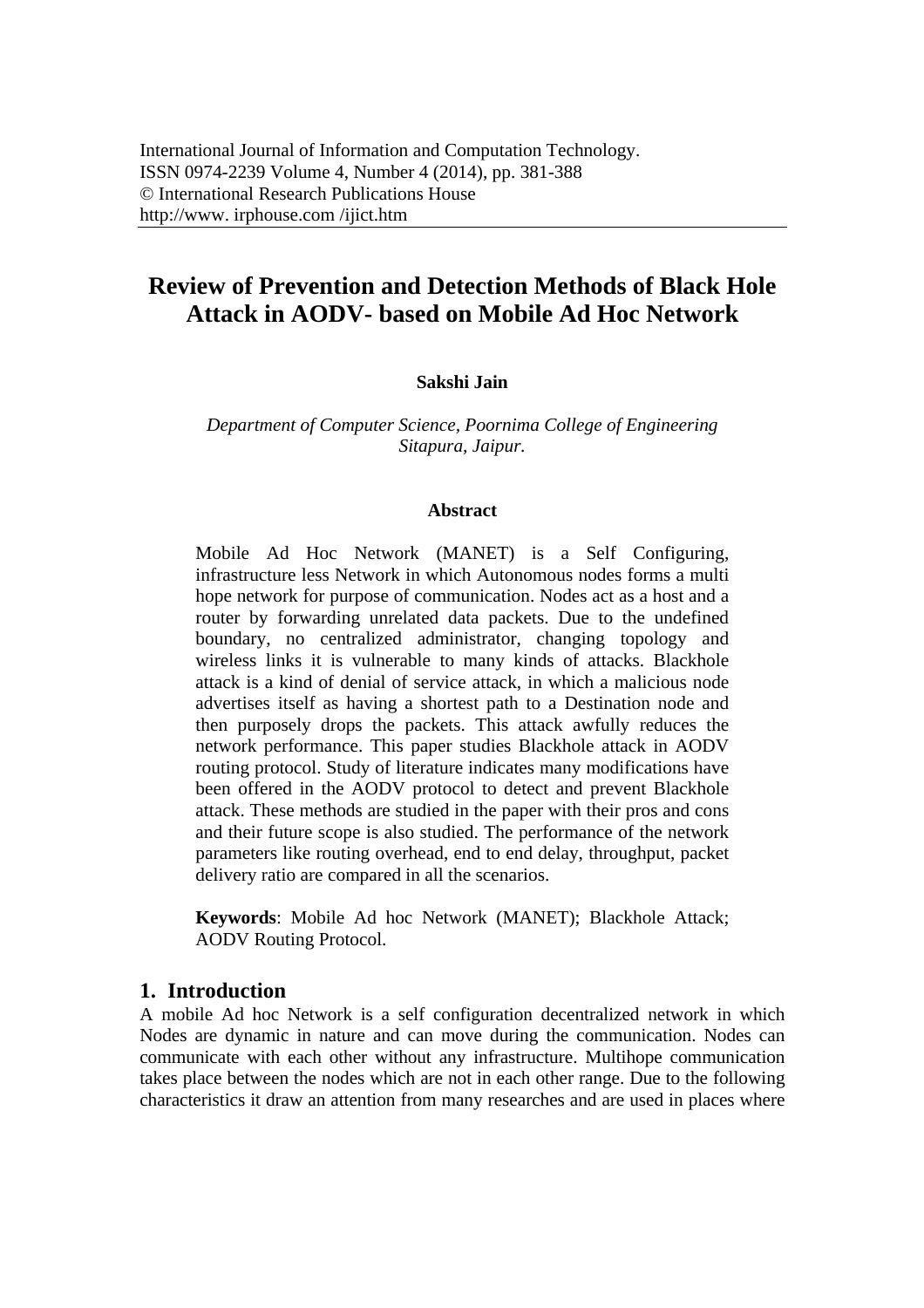infrastructure networks do not work well like disaster management, battle field, virtual classrooms and places where due to less population setting an infrastructure network in costly.

For Communication between nodes many routing protocols have been designed in MANET which is categorized as Reactive, Proactive and Hybrid. Reactive protocols look for route only when route is requested by any node for ex (AODV, DSR). In Proactive protocol routes between different nodes are searched from time to time ex. DSDV and Hybrid is the combination of both the reactive and proactive protocols ex. ZRP.

AODV is one of the most efficient routing protocols for MANET, it offers several benefits as compared to others such as dynamic, self starting, Supports Multihope routing, loop free and automatically detects inactive routes [15]. Instead of all these features it is vulnerable to many attacks. Blackhole is a kind of denial of service attack in which the attacker advertise itself as having the fresh route between the nodes whose packets it want to interrupt. This attack highly reduces the packet delivery ratio and hinders the network performance.

Many modifications have been made in the algorithm to improve the performance of Network under Blackhole attack by preventing or detecting that. This Paper includes many methods and the comparison among them based on some parameters.

The rest of the paper is organized as follows: Section 2 describes the AODV protocol under influence of Blackhole attack. Section 3 outlines the related work. Section 4 shows the comparison among different methods and section 5 concludes the paper with future scope.

# **2. Adhoc on Demand Distance Routing Protocol (AODV) Under Blackhole Attack**

AODV is a reactive routing protocol for Mobile Adhoc network. It has two phases route discovery and route maintenance. Whenever a node wants to send data to destination node whose address is not present in its cache.



**Fig. 1**: Propagation of Route Request and Route Reply.



**Fig. 2**: Route Error Detection Between S and D.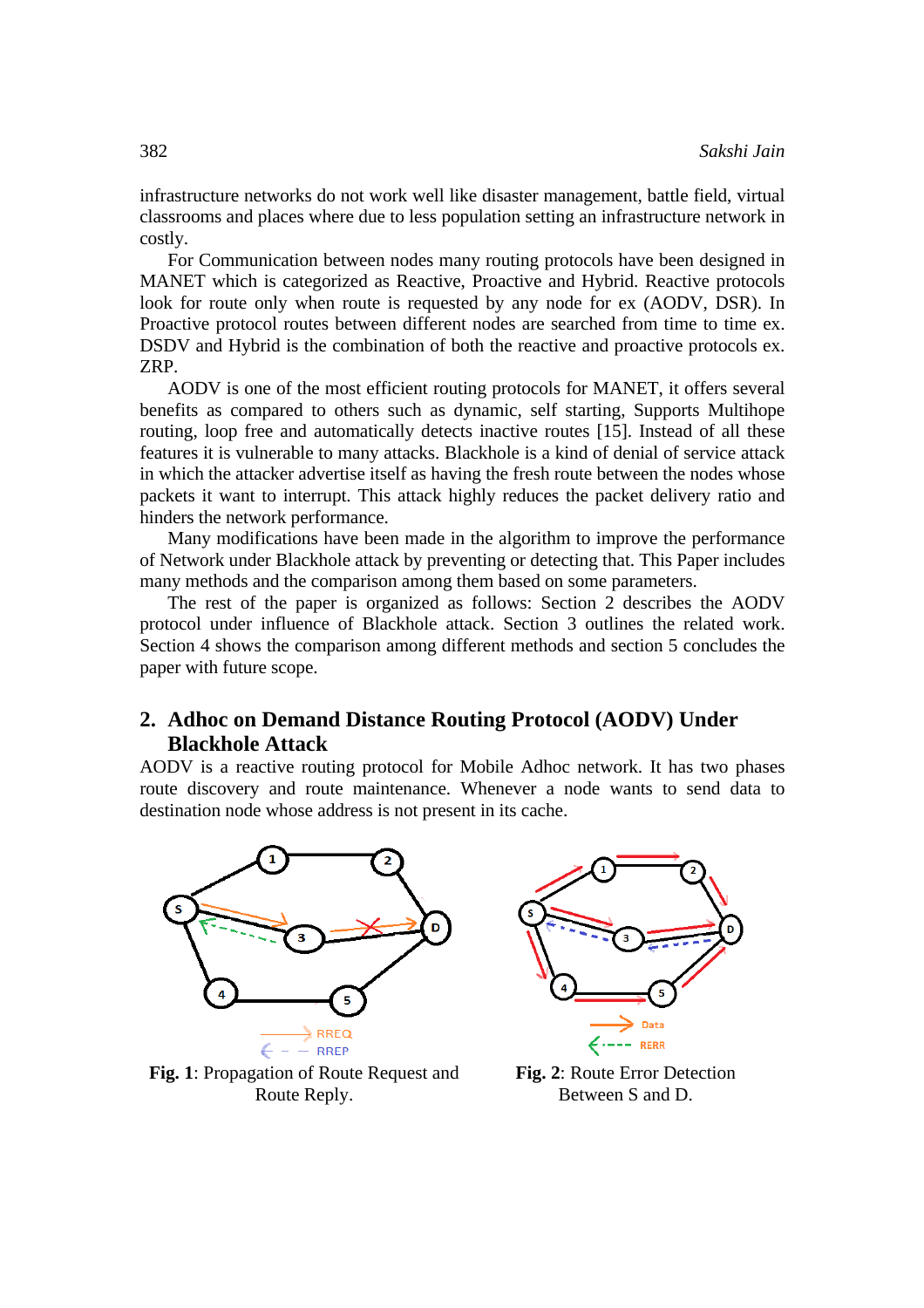It broadcast a RREQ (Route request) packet; neighbor nodes check if it is destination or have a route to destination in their routing table. In that case it will send a RREP (Route reply) packet on the reverse path as shown in Fig. 1. If path is not available, it will increment the hop count by one and further broadcast a RREQ. During the transmission of data if any node identifies route break, it will send a RERR (Route Error) message as shown in Fig. 2. Freshness of the path is measured by destination sequence number. Source node choose path with a higher destination sequence number and low hop count.

In the Blackhole attack malicious node receives a route request packet and sends a RREP with a higher destination sequence number. Source node see the RREP with big sequence number and consider that the route is fresh and start sending data packets. The malicious node does not forward the data packets and drops them, thus reduces packet delivery ratio and increase network congestion.



**Fig. 3**: Blackhole Attack.

In the Fig. 3 Node M (Malicious node) send a forged RREP to source node S with a higher sequence number. As source node do not have any prior information about destination in its table. It Start sending data to node M which further drop the packets.

# **3. Modified AODV Protocol Methods to Prevent and Detect Blackhole Attack**

### **3.1. SAODV (Solution to Blackhole attack)**

LathaTmilselvan and Dr. V Sankaranarayan<sup>[1]</sup> has proposed a solution in which source node instead of sending data packets to a node reply at once will wait and check the reply from other neighboring nodes until time outs. All the replies from neighbor node are collected in CRRT (Collect route reply table). It then checks in CRRT whether there is any repeated next hope node. If a repeated next hope node is located, it is assumed that the reply path is safe and probability of having Blackhole attack is limited.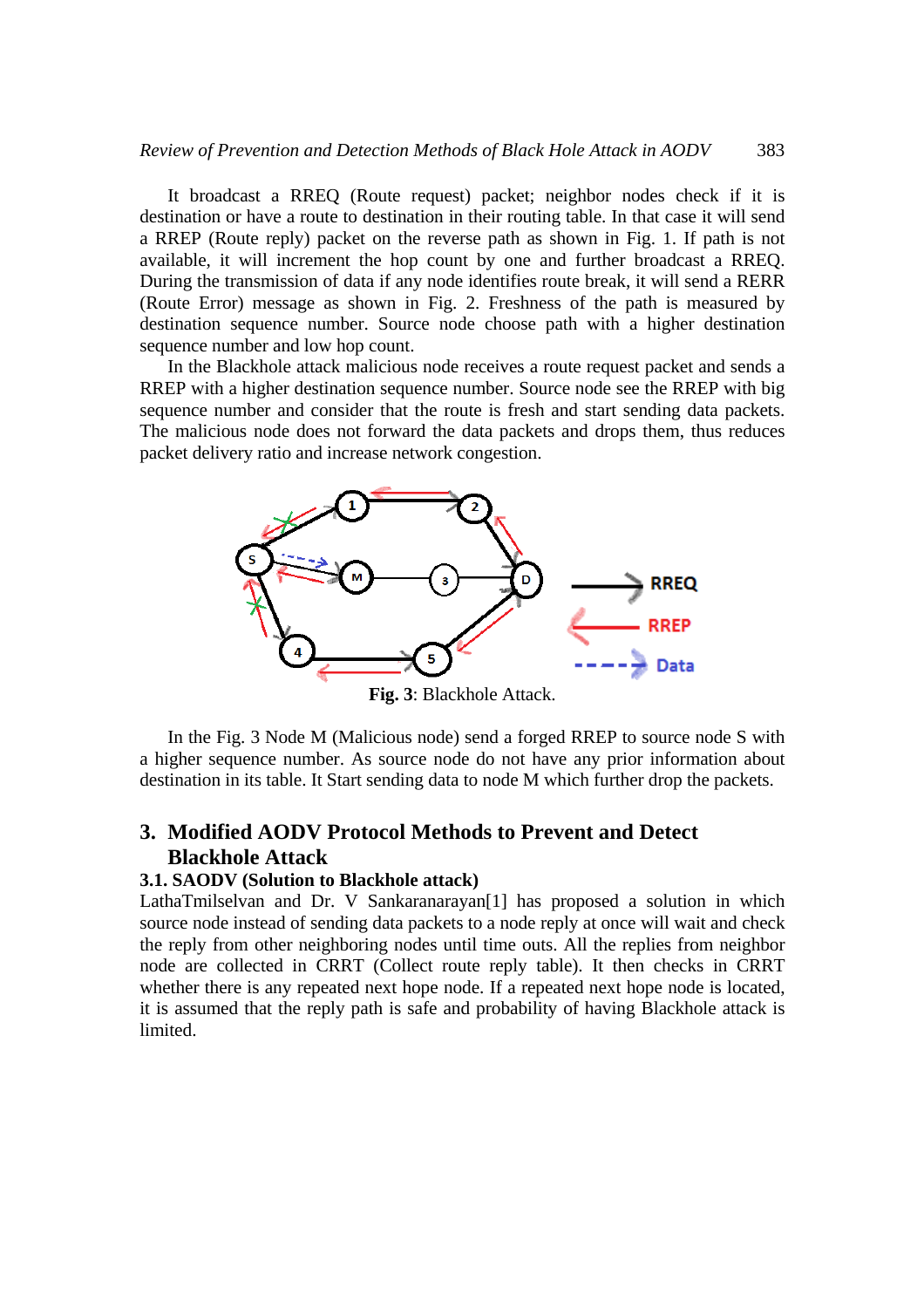#### **3.2. Real Time Monitoring**

Durgeshkshirsagar and AshwiniPatil[2]has proposed a solution, this method first identifies the neighbor of the RREP node creator i.e. suspected node. Neighbor node is instructed to listens the packets send by suspected node. Fcount and rcount are the two counters maintained by neighbor node. When a neighbor node forwards any packet to suspected node it will increase the fcount counter by 1. If suspected node forward a packet it will be overheard by the neighbor node and rcount is increased by 1. After source node receives RREP it sends packets to path to check the node is malicious node or not. Neighbor node forwards packets to suspect node until fcount reaches a threshold; thereafter if rcount is 0. RREP creator will identify as malicious node and blocked.

#### **3.3. Detect and overcome Blackhole attack**

Monika Y. Dangore and Santosh S. Sambare[3] proposed a solution by modifying an original AODV. To participate in Communication RREP originator must exhibit its honesty.If the node is the first receiver of the RREP packet, it will forward it to Source andcheck forthe honesty of node based on the opinion of the neighbors of RREP originator Node. Neighbors are requested to send an opinion about the RREP originator node. After receiving reply from all neighbor nodes. It checked if RREP originator node has delivered many packets to destination it a an honest node, if RREP originator node as received many packets but do not forward packets further or it has send many RREP packets, it is a misbehaving node. Such nodes are added to the quarantine list and blocked.

#### **3.4. Comparing destination sequence number**

Pooja Jaiswal and Dr. Rakesh Kumar [4] have proposed a method to prevent Blackhole attack in AODV. In the method source node collects all the RREP from different intermediate node. The first entry received by source is marked first entry in Route reply table (RRT). The destination sequence number (DSN) of first entry is compared with sequence number of source node. If the DSN of first entry is very large as compared to source sequence number, the node is considered as malicious node and removed from the RRT. Path is selected based on the remaining entries in RRT which is arranged according to DSN. The node with highest DSN is selected for path.

### **3.5. Secure Route Discovery For Preventing Blackhole Attack**

Seryvuth Tan and KeecheonKim [5] Proposed a solution in which it has defined different threshold value for different environment like small medium and large. The threshold value defined is some percentage of the maximum destination sequence number (232) .In this two extra functions are added i.e. Source node use threshold value to verify RREP from neighbor nodes and destination Node use the defined threshold to verify the RREQ messages from source node. If the destination sequence number of RREP is greater than threshold it is considered as malicious node. Destination node also uses threshold value to identify the destination sequence number.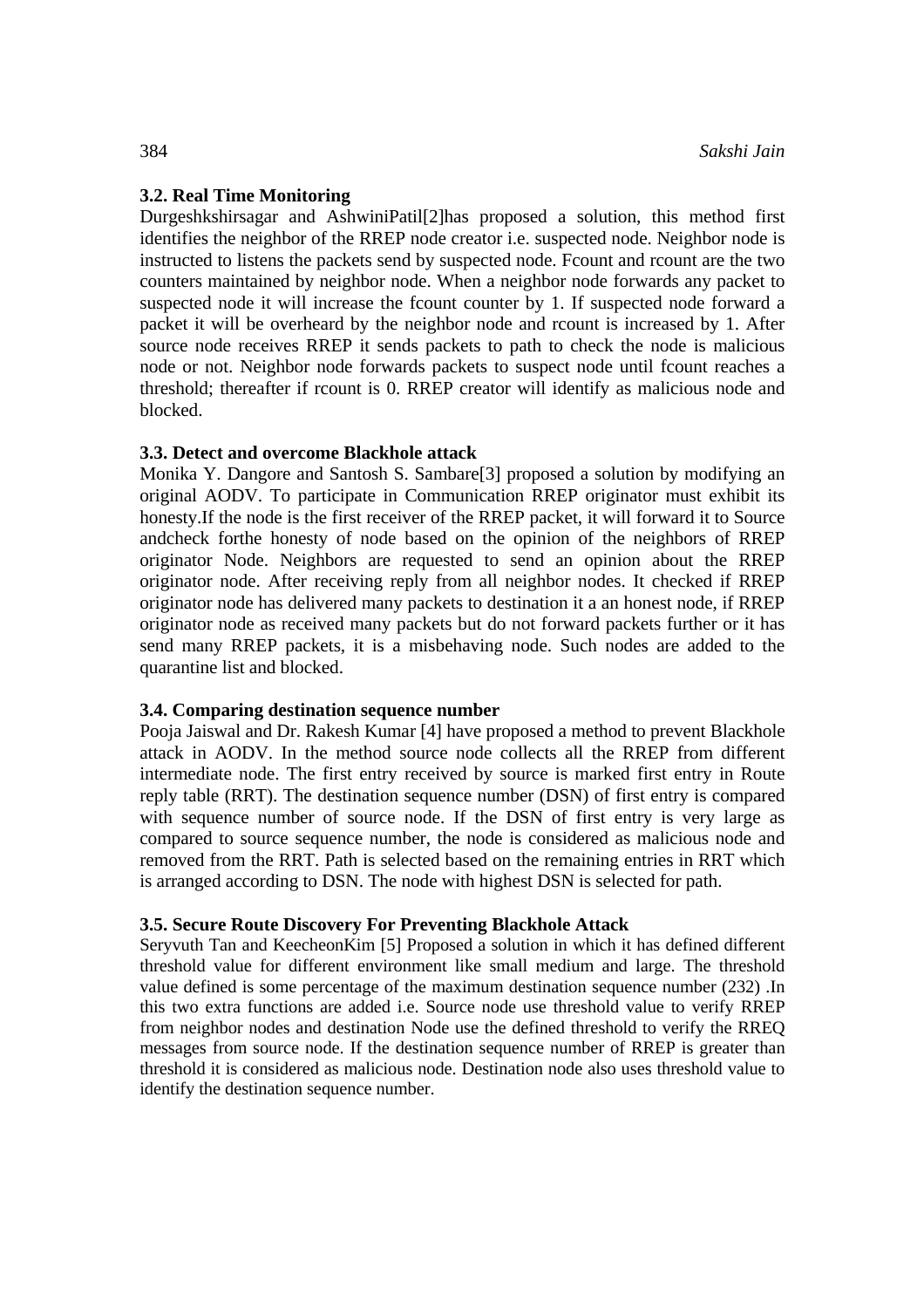## **3.6. Cooperative Blackhole attack detection**

Jaydipsen and sripadkoilakonda<sup>[6]</sup> proposed a solution to detect cooperative black hole attack in AODV based MANET. In this each node maintains its Data Routing Table (DRI). This is a two phase method in which node checks DRI and then cross verify the honesty of node. The proposed method relies on the reliable nodes to transfer data packets.

## **3.7 Calculation of Peak value to detect Blackhole attack**

Rutvij H. Jhaveri, Sankita J. Patel and Devesh C. Jinwala[7] has proposed a solution in which malicious nodes are discovered during the route discovery process. In this in a given time interval peak value is calculated based on three parameters RREP Sequence number, routing table sequence number and number of replies received during the time interval. Peak value is the maximum value of any RREP Sequence number. If the RREP sequence number is greater than peak value it is marked as malicious node. In this source node append the list of malicious node along with the RREQ packet so any node receiving RREQ packet mark the node as malicious in its routing table.

# **4. Comparsion of Different Studies for Blackhole Attack in AODV Based Manets**

| <b>Research</b> | <b>Method</b>              | <b>Blackhole</b> | <b>Network</b>        | <b>Limitations</b>      | <b>Future Scope</b> |
|-----------------|----------------------------|------------------|-----------------------|-------------------------|---------------------|
| Paper           |                            | <b>Nodes</b>     | <b>Parameters</b>     |                         |                     |
|                 |                            |                  | (AODV vs              |                         |                     |
|                 |                            |                  | <b>Modified AODV)</b> |                         |                     |
| Prevention      | Repeated                   | Detect           | Packet delivery ratio | Work same as            | Identification of   |
| of              | next hop                   | single           | -increased, end to    | AODV in absence         | <b>Blackhole</b>    |
| Blackhole       | node                       | Blackhole        | enddelay-increased    | of repeated next hop    | attack at           |
| attack in       |                            | node             | (due to wait and      | node, detect            | multiple levels     |
| <b>MANET</b>    |                            |                  | check of replies)     | <b>Blackhole</b> attack |                     |
|                 |                            |                  | routing overhead-     | only up to single       |                     |
|                 |                            |                  | increased             | level                   |                     |
|                 | <b>Blackhole Real Time</b> | Detect           | Packet delivery ratio | Identification          | Detect a            |
| attack          | Monitorin                  | single           | -increased, end to    | depends upon the        | cooperative         |
| detection       | g of nodes                 | Blackhole        | enddelay-             | value of threshold      | Blackhole node      |
| and             |                            | node             | slightlyincreased     |                         | attack using real   |
| prevention      |                            |                  | routing overhead-     |                         | time monitoring     |
| by real         |                            |                  | increased (depends    |                         |                     |
| time            |                            |                  | on threshold, control |                         |                     |
| monitoring      |                            |                  | packets sent to       |                         |                     |
|                 |                            |                  | check the node        |                         |                     |
|                 |                            |                  | reliability)          |                         |                     |

**Table 1**: Comparison between different methods.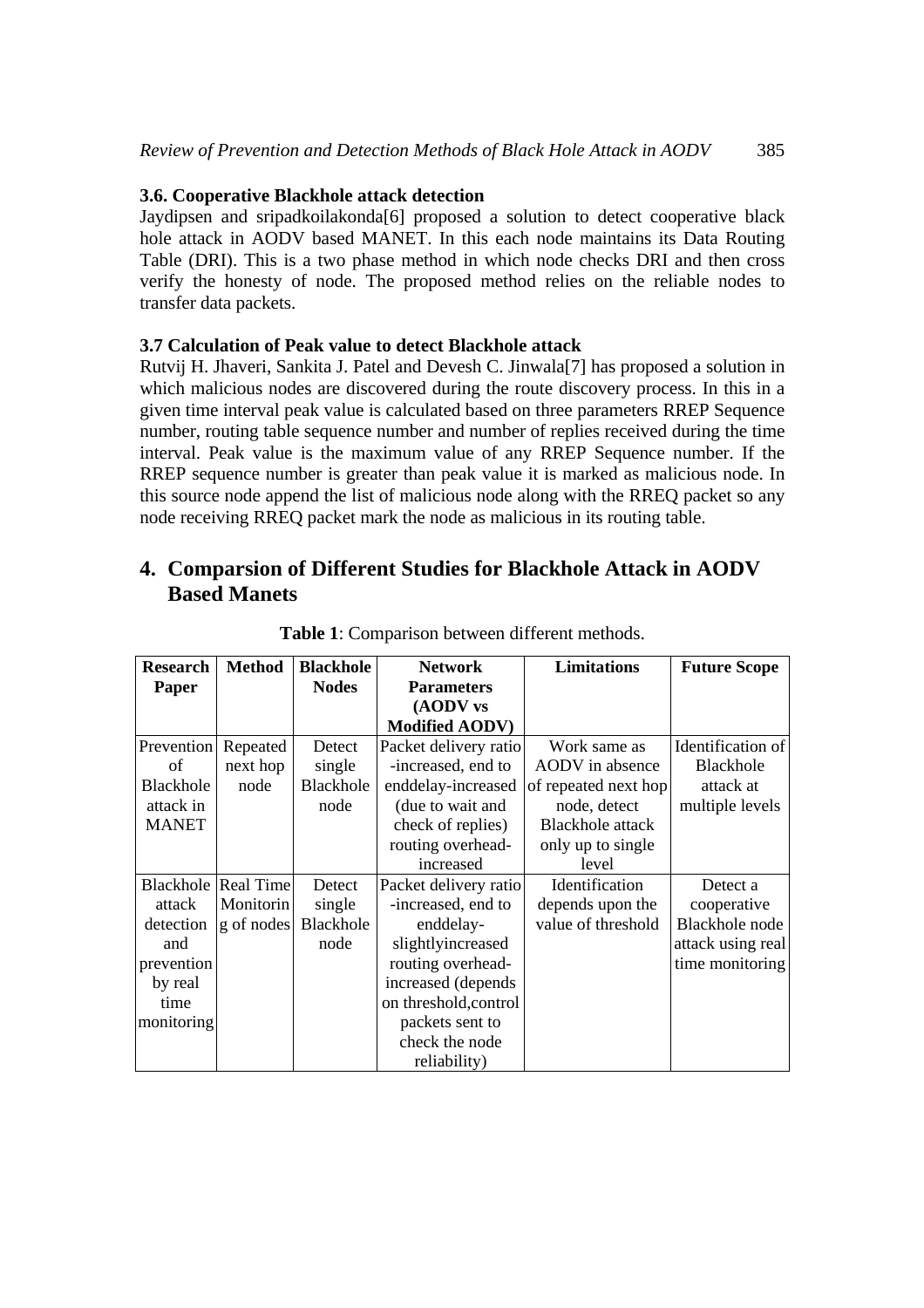| Detecting    | Honesty         | Detect           | Packet Delivery       | The methods works    | Algorithm can     |
|--------------|-----------------|------------------|-----------------------|----------------------|-------------------|
| and          | of node         | Single           | Ratio: Increased,     | well for Blackhole   | be implemented    |
| overcomin    | by              | Blackhole        | end to end delay:     | attack but unable to | for other routing |
| g            | receiving       | node             | Increased (time in    | detect more than     | protocol attacks  |
| Blackhole    | opinion         |                  | overcoming attack     | one Blackhole node   | like grayhole,    |
| attack in    | from            |                  | and resume) and       |                      | wormhole etc.     |
| <b>AODV</b>  | other           |                  | Routing Overhead:     |                      |                   |
| Protocol     | nodes           |                  | increased (time to    |                      |                   |
|              |                 |                  | take opinion from     |                      |                   |
|              |                 |                  | neighbors)            |                      |                   |
| Prevention   | Differenc       | Detect           | Packet delivery       | If sequence number   | Simulations to    |
| of           | e in            | single           | Ratio: increased,     | is not extremely     | analyze           |
| Blackhole    | Sequence        | Blackhole        | end to end delay:     | large I will not be  | performance       |
| attack in    | number          | node             | slightly increased(   | able to detect       | based on other    |
| <b>MANET</b> |                 |                  | in comparing          | Blackhole node.      | parameters like   |
|              |                 |                  | sequence number)      |                      | mean to mean      |
|              |                 |                  |                       |                      | delay time,       |
|              |                 |                  |                       |                      | mobility etc      |
| Secure       | Defined         | Detect           | Packet delivery       | Routing overhead     | Security          |
| route        | threshold       | single           | Ratio: increased,     | increases as source  | mechanism for     |
| discovery    | for             | Blackhole        | routing overhead      | node and destination | data              |
| for          | maximum         | node             | increased in          | nodes both are       | transmissions     |
| preventing   | destinatio      |                  | comparing the         | comparing sequence   | between the       |
| Blackhole    | n               |                  | sequence number       | number with          | source node and   |
| attack on    | sequence        |                  | with threshold value  |                      | destination node  |
| $AODV -$     | number in       |                  |                       |                      | after a route has |
| based        | different       |                  |                       |                      | been              |
| ,manets      | envirome        |                  |                       |                      | established.      |
|              | nts             |                  |                       |                      |                   |
| A method     | <b>Use Data</b> | Detect           | Packet delivery       | One of the few       | Security          |
| for          | Routing         | Cooperativ       | ratio: increased,     | methods of           | mechanism can     |
| detection    | Informati       | e                | routing overhead:     | detecting            | be extended so    |
| of           | on and          | <b>Blackhole</b> | increased largely     | cooperative          | that it can       |
| cooperativ   | Cross           | nodes            | additional efforts in | Blackhole attack,    | defend against    |
| e            | Checking        |                  | detecting and         | wide area for        | other attacks     |
| Blackhole    | for             |                  | overcoming            | researches t further | like packet       |
| attack in    | identificat     |                  | cooperative attacks   | improve the          | dropping,         |
| Mobile       | ion             |                  |                       | performance under    | resource          |
| Adhoc        |                 |                  |                       | cooperative          | consumption       |
| network      |                 |                  |                       | Blackhole node.      | attack.           |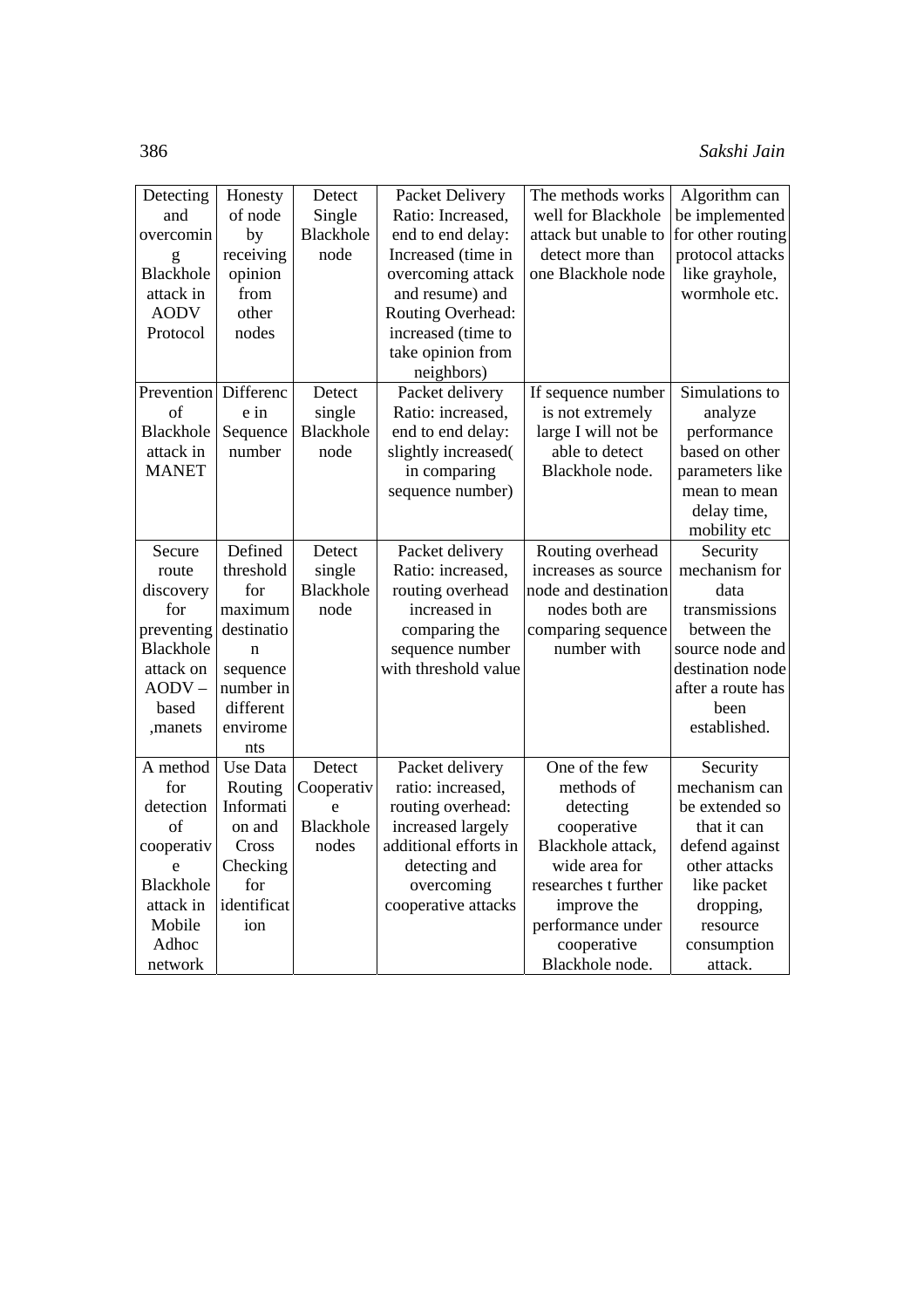| A novel         | Peak       | Detect    | Improves packet     | Depends upon the Implementation       |                |
|-----------------|------------|-----------|---------------------|---------------------------------------|----------------|
| Approach        | value is   | single    | delivery ratio with | destination sequence of the method is |                |
| for gray        | calculated | Blackhole | negligible packet   | number.                               | yet to be done |
| hole and        | to define  | node      | overview            |                                       |                |
| Blackhole       | the        |           |                     |                                       |                |
| attacks in      | maximum    |           |                     |                                       |                |
| mobile          | value of   |           |                     |                                       |                |
| Ad-hoc          | sequence   |           |                     |                                       |                |
| <b>Networks</b> | number     |           |                     |                                       |                |

# **5. Conclusion**

Blackhole Attack in Manet is a Denial of Service Attack which reduces the network performance. The study here shows different modified versions of AODV algorithms which have been proposed and implemented to prevent and detect Blackhole attack. A comparison table shows the performance of methods, their limitations and Future work.

# **References**

- [1] Latha Tamilselvan and Dr. V Sankaranarayanan, "Prevention of Blackhole attack in MANET", BSA Crescent Engineering college, 2007 IEEE
- [2] Durgesh Kshirsagar and Ashwini Patil, "Blackhole attack prevention and detection by real tiem monitoring",  $4<sup>th</sup>$  ICCCNT 2013
- [3] Ms. Monika Y. Dangore and Mr. Santosh S. Sambare "Detecting and overcoming Blackhole attack in AODV protocol", Internation conference on cloud & ubiquitous computing, 2013 IEEE
- [4] Pooja Jaiswal and Dr. Rakesh Kumar "Prevention of Blackhole attack in MANET", IRACST, October 2012
- [5] Seryvuth Tan and Keecheon Kim "Secure route discovery for preventing Blackhole attacks on AODV-based MANET" 2013, IEEE
- [6] Jaydip Sen, Sripad koilakonda, Arijit Ukil "A mechanism for detection of cooperative Blackhole attack in MANET,  $2<sup>nd</sup>$  international conference on intelligent system, modeling and simulations
- [7] Rutvij H. Jhaveri, Sankita J. Patil, Devesh C. Jinwala, "A novel approach for grayhole and Blackhole attacks in Mobile Adhoc networks",  $2<sup>nd</sup>$  international conference on advanced computing & communication technologies
- [8] Sarita mandala, abdul hanan Abdulla, "A review of Blackhole attack in mobile<br>Adhoc network"  $3^{rd}$  international conference on instrumentation Adhoc network" 3<sup>rd</sup> international conference on instrumentation, communication, nformation technology and biomedical engineering, 2013.
- [9] U. venkanna, R. Leela veludsmy," blackhole attack and their counter measure based on trust management in MANET, survey, Int. conf. on advances in recent technologies in communication and computing, 2011.